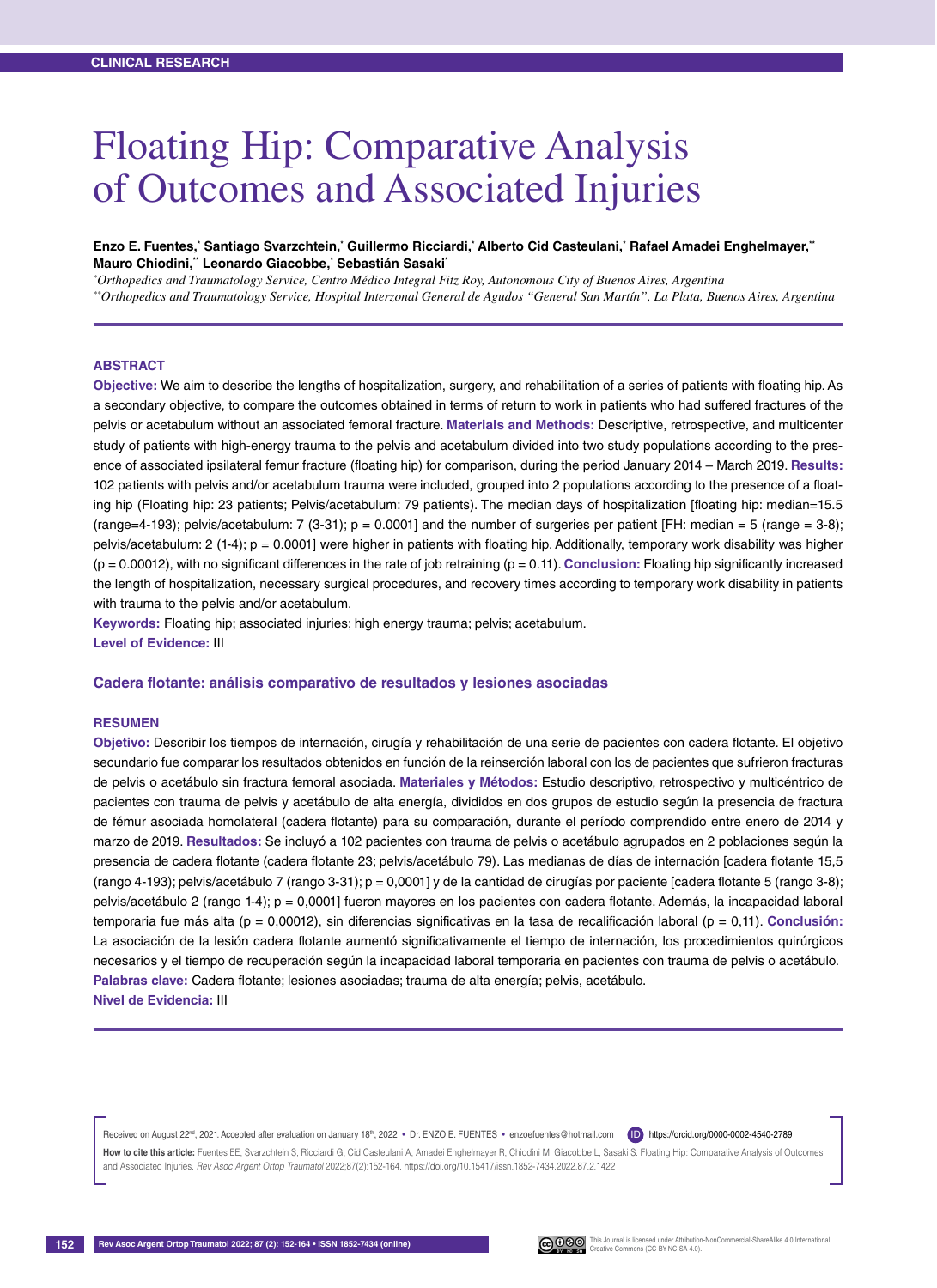# **INTRODUCTION**

The term "floating" associated with a joint indicates a skeletal disruption above and below it, which may be intra-articular or extra-articular. This term was introduced by Blake and McBryde in 1975 to describe the floating knee.<sup>1</sup> In our case, we refer to a rare situation in which a fracture of the femur is involved with a fracture of the pelvis or ipsilateral acetabulum and that will require specific and sequential surgical treatment (Figures 1 and 2).2



**Figure 1.** Anteroposterior pelvic radiograph. A pelvic fracture associated with an ipsilateral femur fracture (floating hip) is observed.



**Figure 2.** Anteroposterior femur radiographs with evidence of fractures (**A.** proximal, **B.** diaphyseal) in patients with floating hip.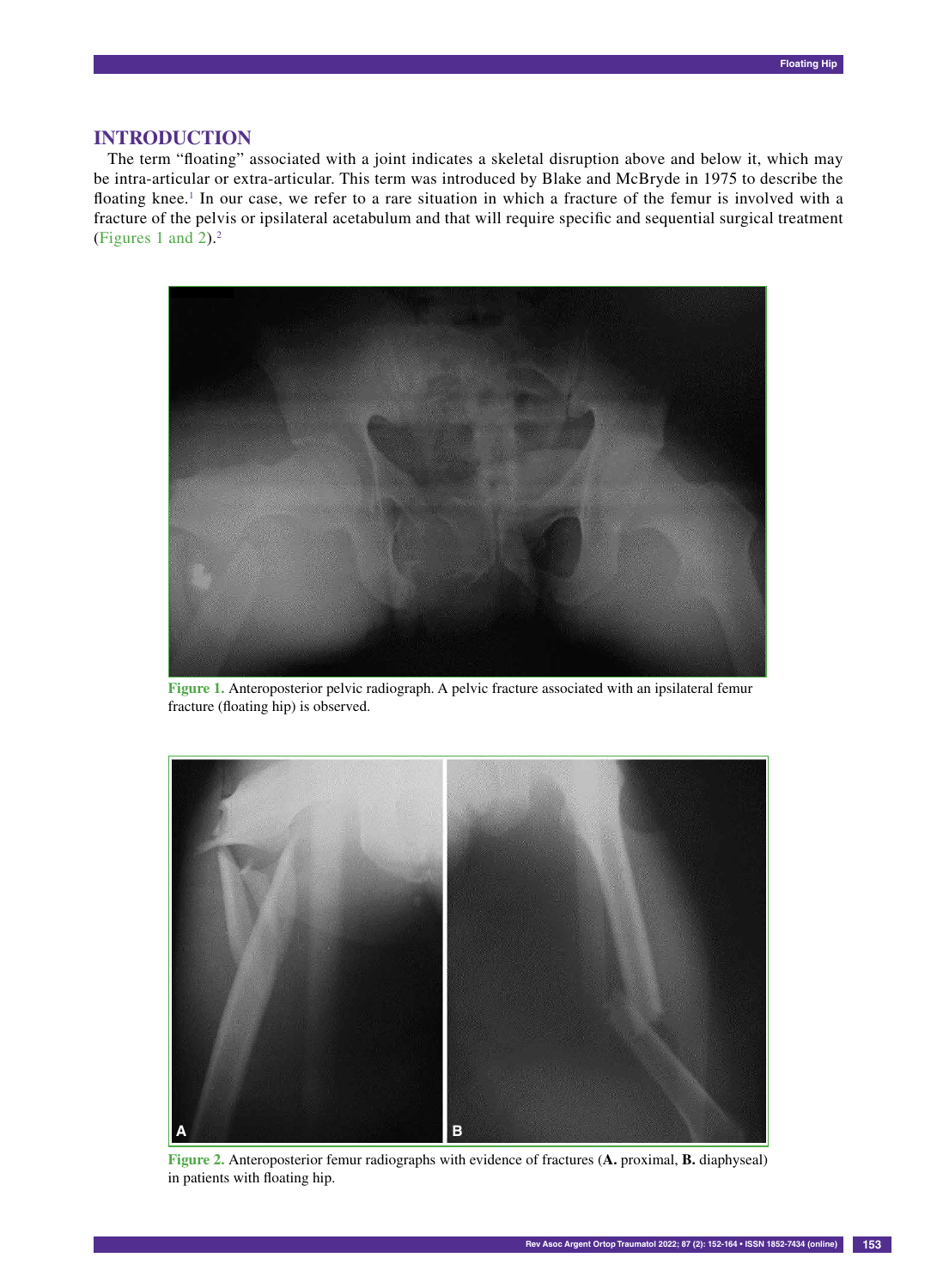Mechanisms of injury include high-energy accidents, and it is common for patients to sustain other associated injuries, such as fractures of other segments, soft tissue injury, traumatic brain injury, or thoracoabdominal injuries. In 1992, Liebergall classified them into three types: A, B, and C Type A floating hips (FH) are those that involve a fracture of the femur with one of the acetabulum that requires surgical treatment. Type B includes a fracture of the pelvis with another of the ipsilateral femur and type C represents a fracture of the femur together with one of the pelvis and ipsilateral acetabulum.2 In 2002, in a series of 20 patients, Liebergall et al. explained that the mechanisms that generate these injuries are, for the most part, lateral compression, causing a fracture of the proximal femur and acetabulum, or are eventually related to the impact of the knee with the dashboard in motor vehicle accidents, with the consequent acetabular fracture-dislocation and femoral shaft fracture.<sup>3</sup>

The treatment of this group of patients takes place in a polytrauma setting and requires a multidisciplinary team. It poses multiple difficulties, from the initial resuscitation to the definitive resolution of the associated injuries. Various publications evidenced the need for more complex centers due to the therapeutic resources needed to treat this condition.<sup>4,5</sup> Although there is no management protocol for patients with FH, it is agreed that initial external stabilization is effective for resuscitation in patients who require it, since it reduces bleeding and respiratory complications, and facilitates nursing care.<sup>6,7</sup> Likewise, the sooner definitive osteosynthesis is performed and the patient can be mobilized, the better the functional outcomes. $8.9$ 

The main objective of this study was to describe the hospitalization, surgery, and rehabilitation times of a series of patients with FH. The secondary objective was to compare the outcomes obtained based on return to work with those of patients who suffered fractures of the pelvis or acetabulum without an associated femoral fracture.

## **MATERIALS AND METHODS**

A descriptive, retrospective and multicenter study of patients with pelvic and acetabular trauma was carried out during the period between January 2014 and March 2019.

The inclusion criteria were: actively working patients, aged 18 to 65, who, at the time of admission, had a pelvic ring fracture or acetabular fracture, with a minimum follow-up of one year, between January 2014 and March 2019.

Patients with ipsilateral tibial fractures were excluded, as well as those who were initially treated at another hospital for a subsequent referral to our institution.

Patients were divided into two groups for comparison based on the presence of an associated ipsilateral femur fracture, i.e., FH patients: a) group 1 (FH); b) group 2: isolated fractures of the pelvis/acetabulum.

The data obtained from the archive of medical records and images were recorded on the following study variables: age, sex, Judet classification for acetabular fractures,<sup>10</sup> Tile classification for pelvic fractures,<sup>11</sup> and AO classification for femur fractures, number and topography of associated injuries, total surgical time, blood loss in trauma surgical procedures, temporary incapacity for work, hospitalization time in days, number of trauma surgical procedures per patient (skeletal and soft tissue), and need for job retraining.

All were evaluated following the ATLS (Advanced Trauma Life Support) protocol for the primary review of polytraumatized patients (ABCDE). When the case required it, hemodynamic stabilization and orthopedic damage control were performed<sup>12</sup> according to clinical parameters, initial analysis results, Injury Severity Score, and type of injury (unstable pelvic fractures with hemodynamic compromise).

#### **Statistical analysis**

Categorical variables were expressed as numbers and percentages, and were analyzed using the chi-square method or Fisher's test. The interval variables were described with the mean and median, according to their distribution and measure of dispersion, standard deviation (SD), and range. For the comparison of continuous variables, Student's t and Mann-Whitney-Wilcoxon U tests were used according to the expressed distribution. A p value <0.05 was considered statistically significant. For the analysis, the SPSS Statics 25 program was used.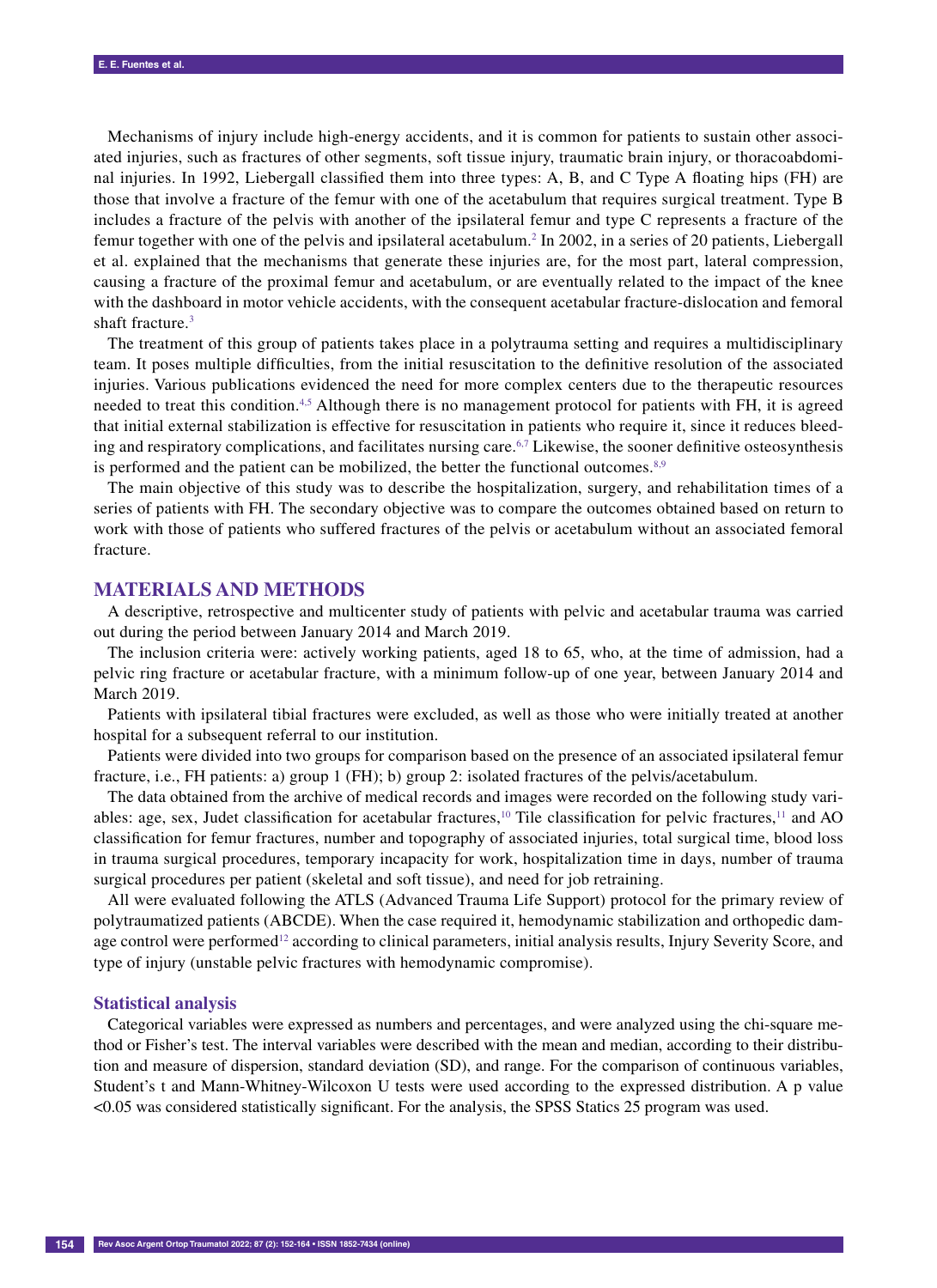# **RESULTS**

A total of 102 patients with trauma to the pelvis or acetabulum were included, divided into two groups according to the presence of FH (FH: 23 patients, pelvis/acetabulum: 79 patients). Table 1 summarizes the global description of the sample.

| <b>Variables</b>                                                 | <b>Results</b>                   |
|------------------------------------------------------------------|----------------------------------|
| Group, $n$ $(\%)$<br><b>Floating Hip</b><br>Pelvis or acetabulum | 23(22.5)<br>79 (77.5)            |
| Age<br>Mean $(SD)$<br>Median (range)                             | 38 (12)<br>$39(27-49)$           |
| Sex, $n$ (%)<br>Female<br>Male                                   | 23(22.5)<br>79 (77.5)            |
| Job retraining<br>Yes<br>N <sub>0</sub><br>Suggested             | 18 (17.6)<br>35(34.3)<br>49 (48) |
| Number of procedures<br>Mean $(SD)$<br>Median (range)            | 3(1)<br>$2(2-3)$                 |
| Days of hospitalization<br>Mean $(SD)$<br>Median (range)         | 13(23)<br>$8(5-10)$              |

SD = standard deviation.

Regarding the patients in group 1 (FC),  $60.9\%$  (n = 14) were men and 39.1% were women (n = 9), with a mean age of 30 years (SD = 10). The mechanism of injury was motorcycle-car collision (78.2%,  $n = 18$ ), car-car collision  $(13\%, n = 3)$ , and fall from own height  $(8.8\%, n = 2)$ . 60.8% of the patients  $(n = 14)$  had a Liebergall type A classification; 30.45% (n = 7), type B; and 8.7% (n = 2) type C. The mean follow-up time was 4.6 years (range 1.2-5).

After primary review and initial resuscitation according to the ATLS protocol with temporary stabilization of the fracture using external supports in patients, osteosynthesis was scheduled (Figures 3-5).

The femur fracture had been treated with intramedullary nails in  $95.7\%$  (n = 22) (Figure 6) and with plate and screws only in 4.3% ( $n = 1$ ). The median number of hospitalization days for this population was 8 (range 5-10). The median duration of the procedures was 247 min (range 120-480) and the median estimated blood loss during the operation was 500 ml (range 300-900).

The median number of trauma procedures performed per patient was 5 (range 4-5). The median time until complete resolution of FH was 12 days (range 2-54), mainly delayed by the clinical-hemodynamic status of the patient. At the time of discharge, 17 (73.9%) patients had no pain and two (8.8%) had an injury to the external popliteal sciatic nerve, which remitted completely in both cases, six and eight months after surgery.  $56.5\%$  (n = 13) suffered associated injuries (Table 2).

In relation to group 2 (n = 79),  $82.3\%$  (n = 65) were men and 17.7% (n = 14), women. The average age was 41 years (SD 12). In this population,  $77.2\%$  (n = 61) had pelvic fractures: 25 Tile A, 28 Tile B, and 8 Tile C. The rest  $(22.8\%, n = 18)$  had acetabular fractures, which, classified according to Judet, included: 4 type A, 3 type B, 5 type C, and 6 type D.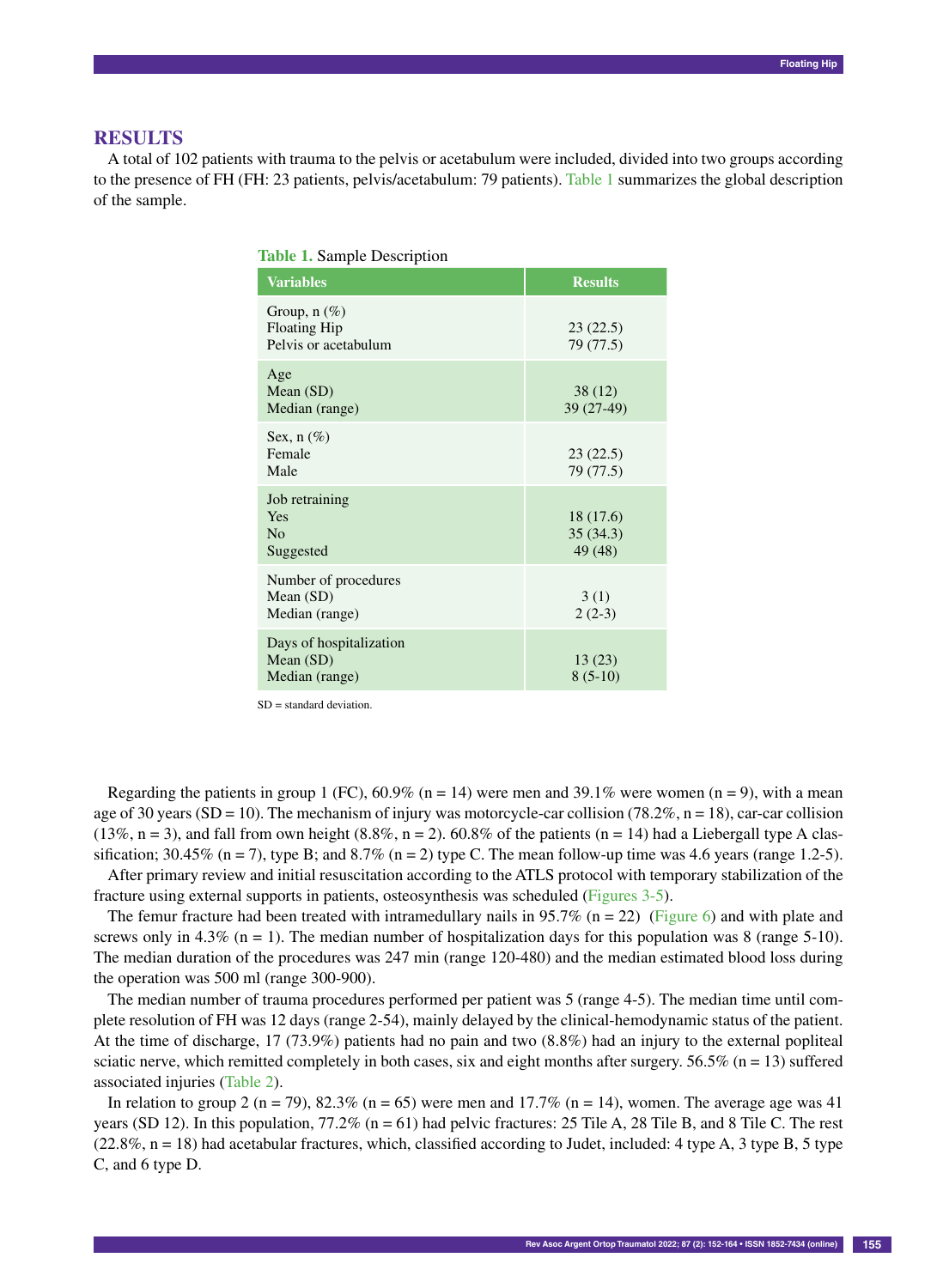

Figure 3. Patient with floating hip on the operating table before proceeding to damage control.



**Figure 4.** Anteroposterior radiographs of the pelvis and both femurs after damage control surgery. **A.** Placement of external tutors and posterior pelvic fixation. **B and C.** External fixation of femur.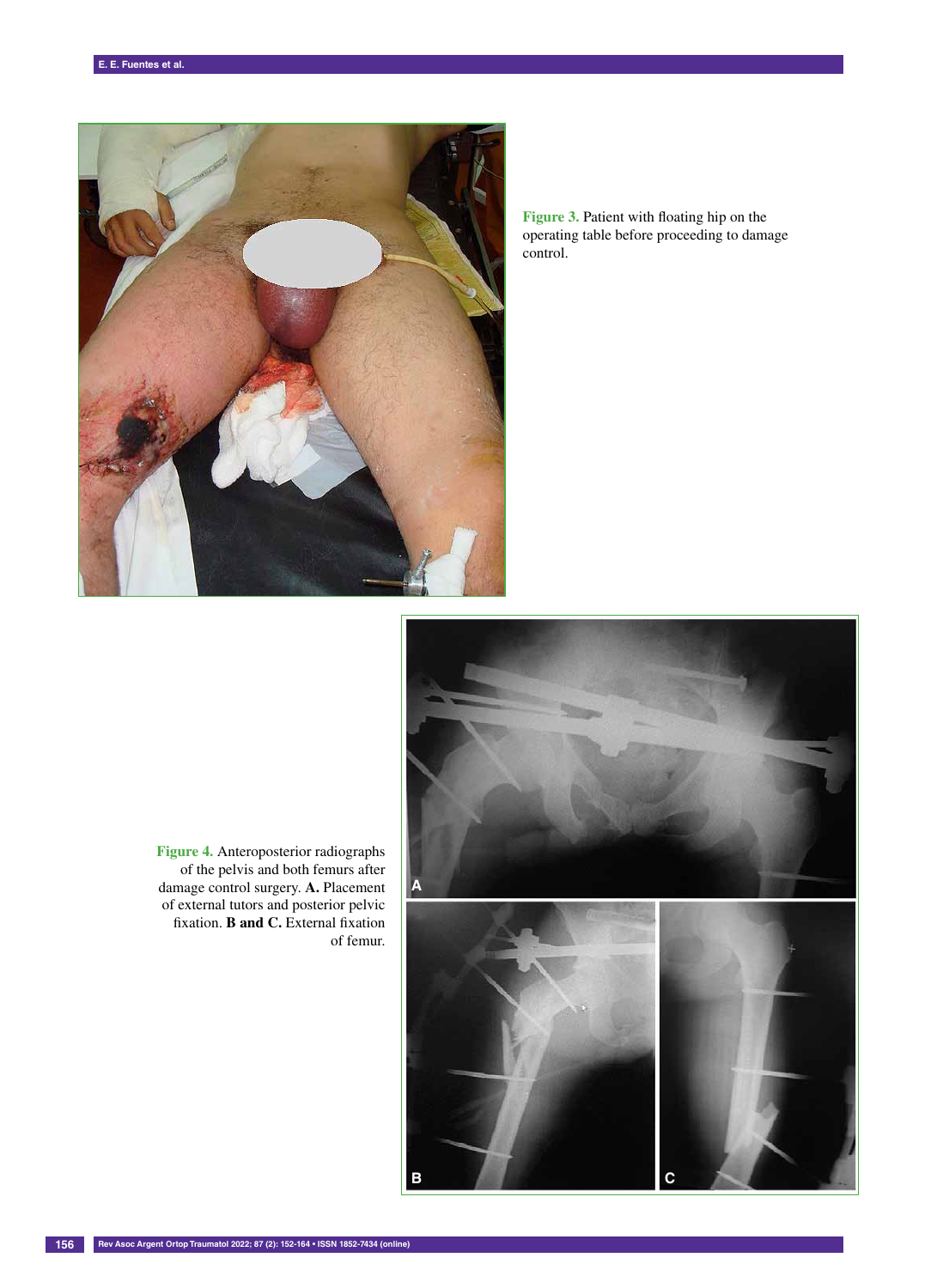

Figure 5. Patient with floating hip after stabilization with external fixators.



**Figure 6.** Pelvic radiograph including proximal femur. Postoperative control of a patient with floating hip and osteosynthesis of the pelvis and bilateral femur.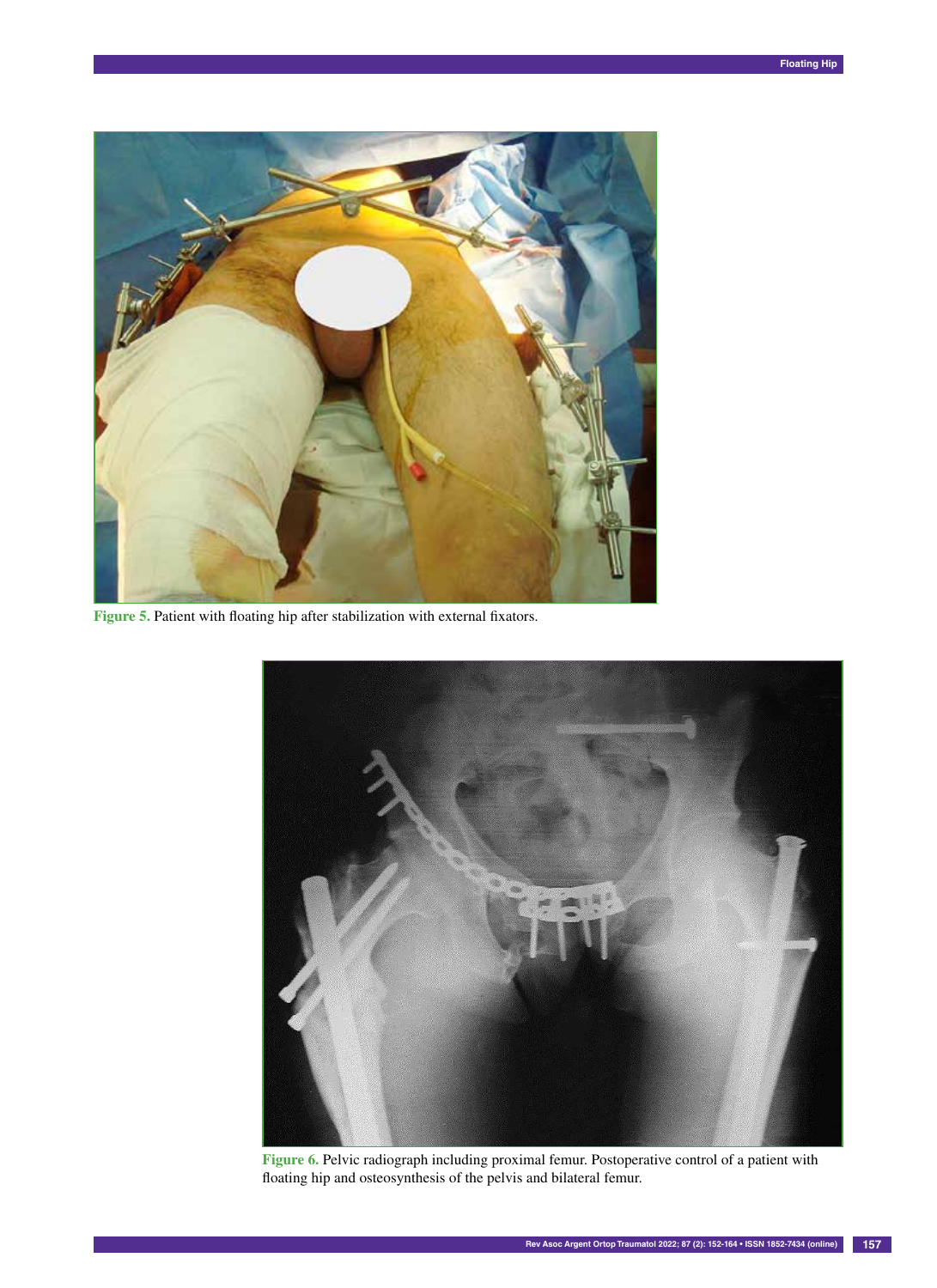| <b>Patient</b> | Age | <b>Sex</b>                | Pelvis (Tile) or acetabulum<br>(Judet) | <b>Femur</b><br>(AO) | <b>Associated injuries</b>          |
|----------------|-----|---------------------------|----------------------------------------|----------------------|-------------------------------------|
| $1\,$          | 25  | ${\bf F}$                 | A1                                     | C.                   | $TiF + MI$                          |
| $\overline{2}$ | 47  | $\mathbf M$               | Judet A                                | 33A3                 | $TMD + TiF$                         |
| $\mathfrak{Z}$ | 23  | ${\bf F}$                 | B1                                     | 32A3                 | OF                                  |
| $\overline{4}$ | 22  | ${\bf F}$                 | A2/ D Judet                            | 32A3                 | $PTX + STI + LSF$                   |
| $\mathfrak{H}$ | 49  | $\mathbf M$               | A1                                     | C.                   | $TPF + AF + PTX$                    |
| 6              | 25  | $\mathbf M$               | E Judet                                | 33 C <sub>3</sub>    | $BCP + PTX + UGI$                   |
| $\tau$         | 28  | ${\bf F}$                 | A1                                     | 31 C                 | No                                  |
| $\,8\,$        | 40  | $\mathbf{M}$              | Judet A                                | 33 B1                | No                                  |
| $\overline{9}$ | 21  | $\mathbf{M}$              | C <sub>3</sub>                         | 32 A2                | $SFAL + AF + RF + mild TBI + EPSNP$ |
| 10             | 24  | $\mathbf M$               | B1                                     | 32 B3                | N <sub>o</sub>                      |
| 11             | 37  | $\mathbf{F}$              | B <sub>2</sub>                         | 31 B                 | No                                  |
| 12             | 40  | $\mathbf{M}$              | B2                                     | 31A3                 | No                                  |
| 13             | 19  | $\mathbf{M}$              | B2                                     | 33C3                 | RF                                  |
| 14             | 23  | $\mathbf M$               | A2/ D Judet                            | 31A3                 | No                                  |
| 15             | 22  | $\mathbf{M}$              | C1                                     | 32A3                 | $HF + moderate TBI + OF + FF$       |
| 16             | 26  | $\mathbf{M}$              | F Judet                                | 31A2                 | N <sub>o</sub>                      |
| 17             | 27  | M                         | C3/ J Judet                            | 32A3                 | TiF                                 |
| 18             | 19  | $\mathbf M$               | B1                                     | 32B2                 | <b>PTX</b>                          |
| 19             | 31  | $\boldsymbol{\mathrm{F}}$ | C <sub>3</sub>                         | 32A3/33C1            | $BPC + OF + TIF + LSF + SFAL$       |
| 20             | 35  | $\boldsymbol{\mathrm{F}}$ | G Judet                                | 33C <sub>2</sub>     | TPF + EPSNP                         |
| 21             | 32  | $\boldsymbol{\mathrm{F}}$ | B2                                     | 32A2/32A2            | HF                                  |
| 22             | 49  | $\mathbf M$               | D Judet                                | 33A3                 | N <sub>o</sub>                      |
| $23\,$         | 42  | $\mathbf M$               | D Judet                                | 31 A3                | N <sub>o</sub>                      |

**Table 2.** Characteristics of the floating hip group.

BPC = bilateral pulmonary contusion, FF = forearm fracture, RF = rib fracture, LSP = lumbar spine fracture, HF = humerus fracture, OF = olecranon fracture, TiF = tibial fracture, TPF = tibial plateau fracture, RF = radius fracture, AF = ankle fracture, SFAL = superficial femoral artery laceration, MI = meniscal injury, STI = soft tissue injury, TMD = tarsometatarsal dislocation, UGI = urogenital injury, PTX = pneumothorax, EPSNP = external popliteal sciatic nerve palsy, TBI = traumatic brain injury.

The surgical treatment of acetabular fractures included open reduction and internal fixation ( $n = 18$ ) through a Kocher-Langenbeck approach in 50% (n = 9) of cases, an ilioinguinal window approach in 11.1% (n = 2), and, in  $38.9\%$  (n = 8), the reduction and osteosynthesis of the fracture were done percutaneously. Patients with pelvic fractures were operated on according to the fracture pattern. 24% percent  $(n = 6)$  of patients with Tile A fractures were treated percutaneously. All patients with Tile B fractures were treated with open reduction and internal fixation through a Pfannenstiel approach and the placement of one or two sacroiliac screws according to the Routt-Matta technique.<sup>13</sup> In 25% (n = 2) of those with Tile C fractures, reduction and anterior and posterior osteosynthesis were required, and the other cases were resolved with reduction and anterior osteosynthesis through a Pfannenstiel approach and the placement of percutaneous sacroiliac screws according to the Routh-Matta technique.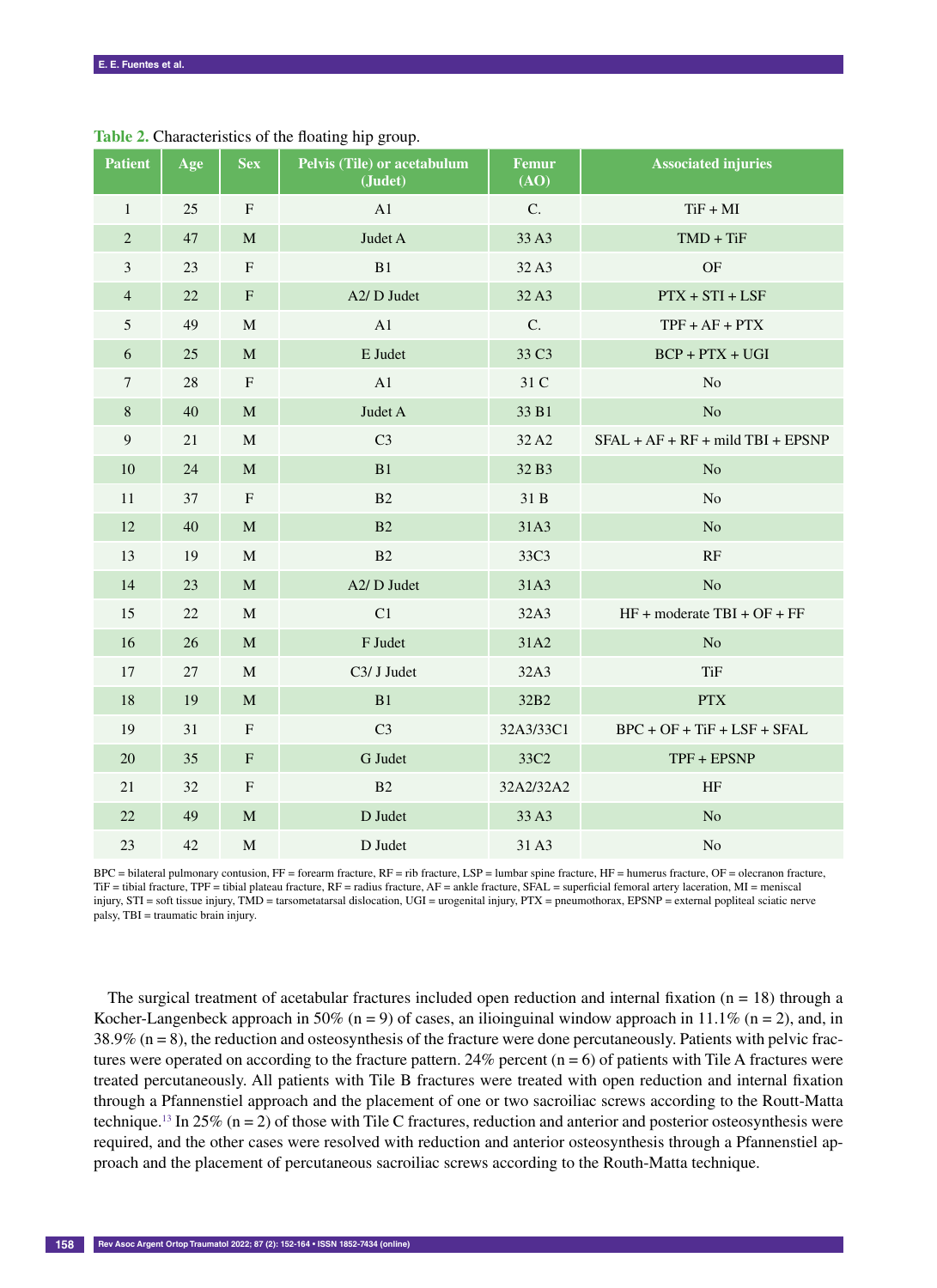Median follow-up time was 4.5 years (range 1.2-5); hospitalization days, 7 (range 5-9); and duration of orthopedic procedures, 132 min (range 90-252). Regarding the number of orthopedic procedures per patient, the median was 2 (range 2-3). A median blood loss of 320 ml (range 250-700) was confirmed.

## **Comparison of the groups**

When both groups were compared, significant differences were found according to age (p <0.0002) (Figure 7). Due to this difference, the sample was paired by age and sex characteristics, so that the groups could be comparable.



**Figure 7.** Box plot, age distribution according to floating hip versus pelvis/acetabulum diagnosis. The significant difference in the median age of both populations is observed.

Thus, only a subgroup of 86 patients was included in the comparison, of which 23 were from the FH group and 63 from the pelvis/acetabulum group, with no statistically significant differences between the age ( $p = 0.054$ ) and gender ( $p = 0.15$ ) (Figure 8).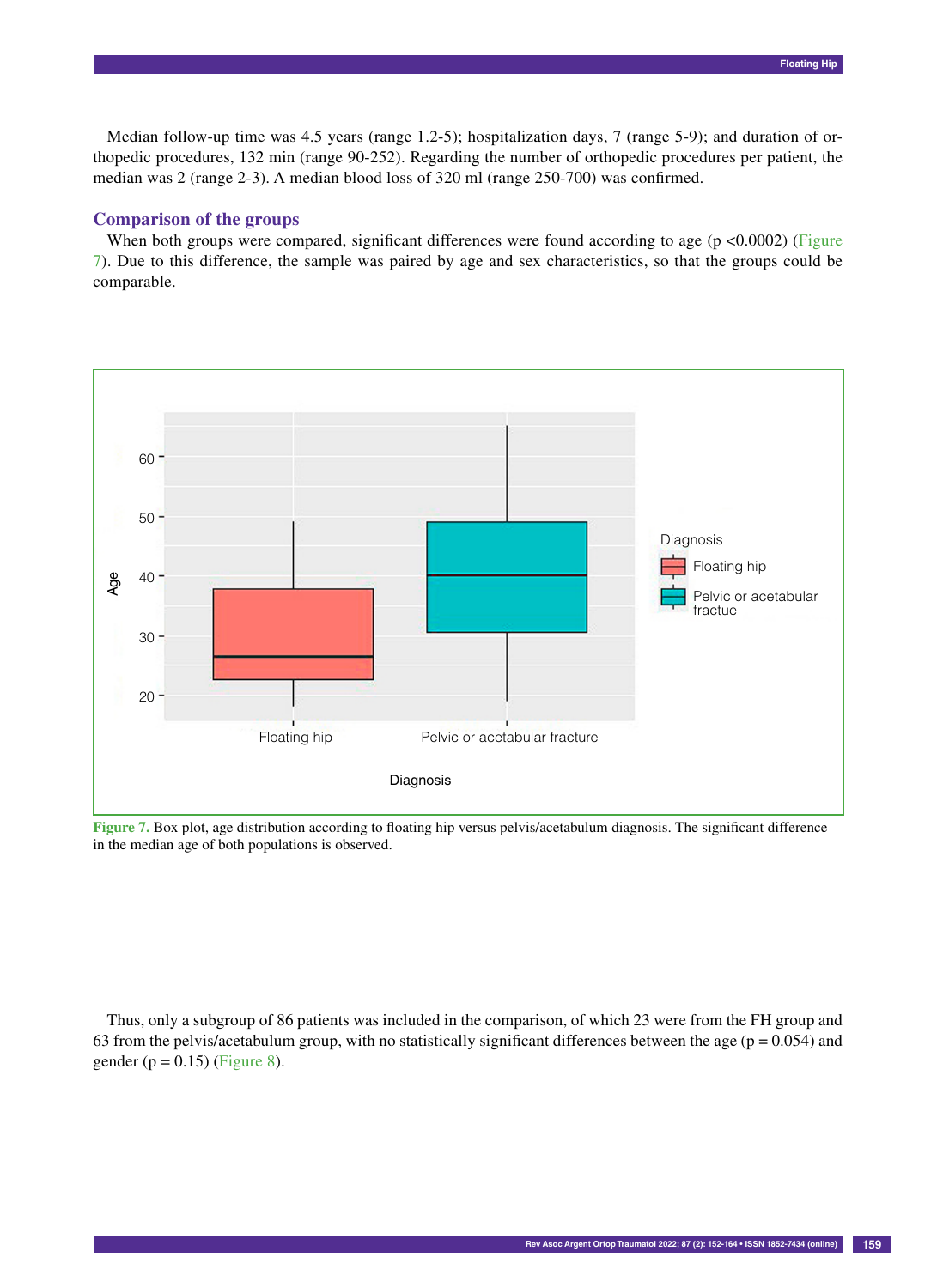

**Figure 8.** Box plot, distribution of age by floating hip versus pelvis/acetabulum diagnosis after age-sex pairing. No significant differences in the median age of both populations.

In this subgroup of the sample, the median number of surgical procedures per patient was 3 (range 1-8), with a mean of 2.99 (SD 1.5). The median number of hospitalization days was 8 (range 3-193), with a mean of 15.12 days (SD 26.9).

When analyzing these variables in the comparison between patients with FH versus those with fracture of the pelvis/acetabulum, the median days of hospitalization [FH 15.5 (range 4-193); pelvis/acetabulum 7 (range 3-31); p  $= 0.0001$ ] and the number of surgeries per patient [FH 5 (range 3-8); pelvis/acetabulum 2 (range 1-4); p = 0.0001] were higher in patients with FH, with a statistically significant difference in the distribution of both variables (Figure 9).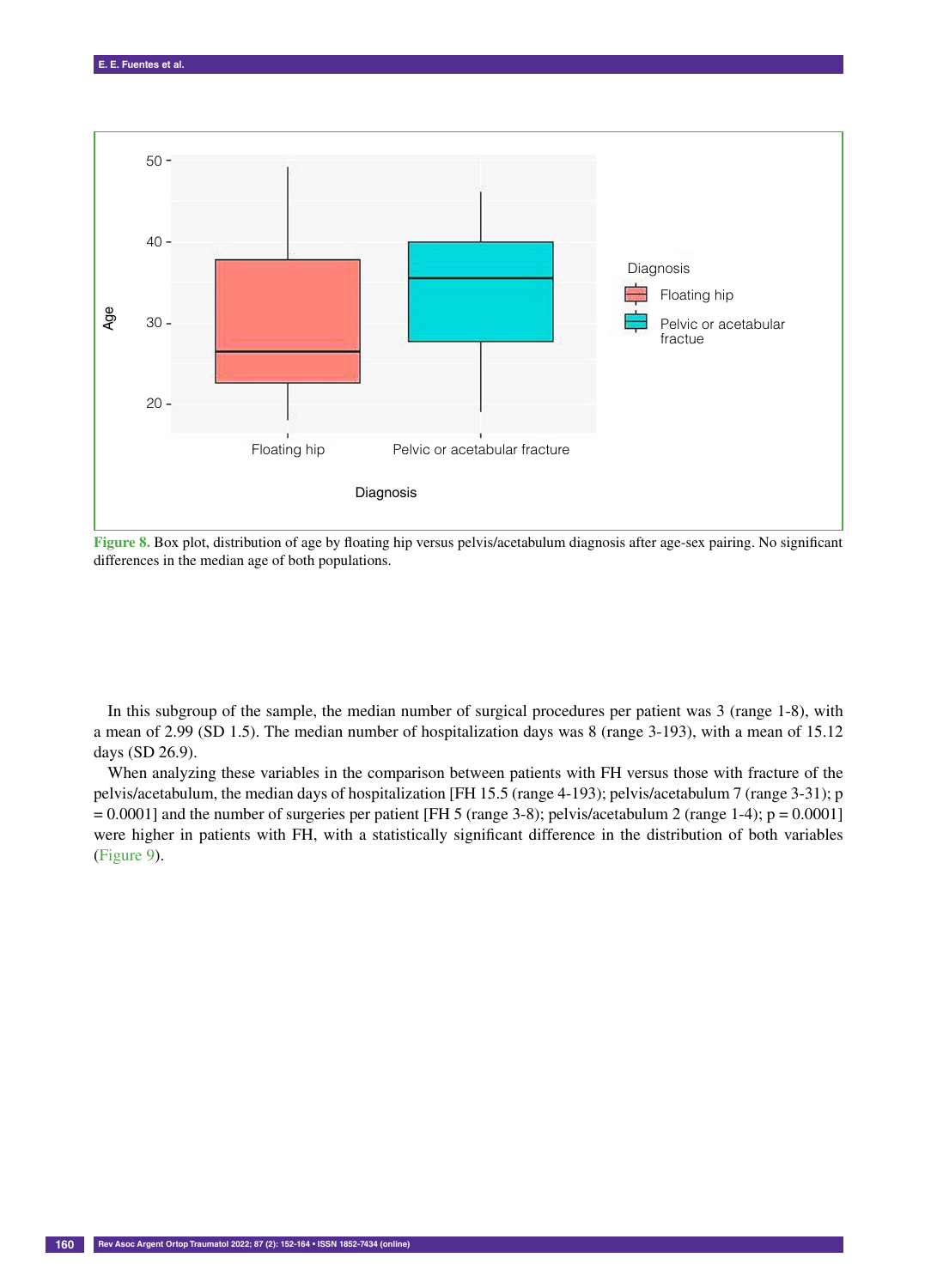

**Figure 9.** Box plot, distribution of days of hospitalization according to diagnosis. A statistically significant difference is observed with a higher median of hospital days in patients with floating hip.

The differences between the groups regarding temporary incapacity for work were statistically significant ( $p =$ 0.00012). There were no statistically significant differences in the job retraining rate between the groups based on the FH diagnosis ( $p = 0.11$ ) (Figures 10 and 11).

## **DISCUSSION**

Pelvic and acetabular fractures require a meticulous evaluation and skillful reconstruction to achieve the best possible outcome. The association of a femoral shaft fracture is a devastating injury that has a great impact on the quality of life of the patient. In the 1990s, Liebergall et al.<sup>2</sup> described this type of injury in a series of 17 patients, and Müller et al.<sup>14</sup> also presented 40 patients. In our study, the initial treatment of these patients was hemodynamic stabilization with external fixators, both in the femur and in the pelvis, if required. More than one surgical procedure was necessary to resolve this type of injury and the femur fracture was always the first to be treated. Liebergall et al. had a similar experience with femoral fixation as an initial procedure over fixation of pelvic or acetabular fractures, while Müller et al. fixated the femur first in only 38% of their patients.<sup>2,14</sup> Liebergall et al. reported several interesting correlations regarding the mechanism of injury and the type of acetabular and femoral fractures. Their data showed that car dashboard trauma was associated with proximal femoral injuries and posterior acetabular fractures, while lateral impact was associated with femoral shaft and central acetabular injuries, which would be consistent with the kinematics of transmitted energy.<sup>2</sup> In addition, they observed that midshaft injuries and proximal femoral fractures correlated with posterior and central acetabular fractures.<sup>2</sup>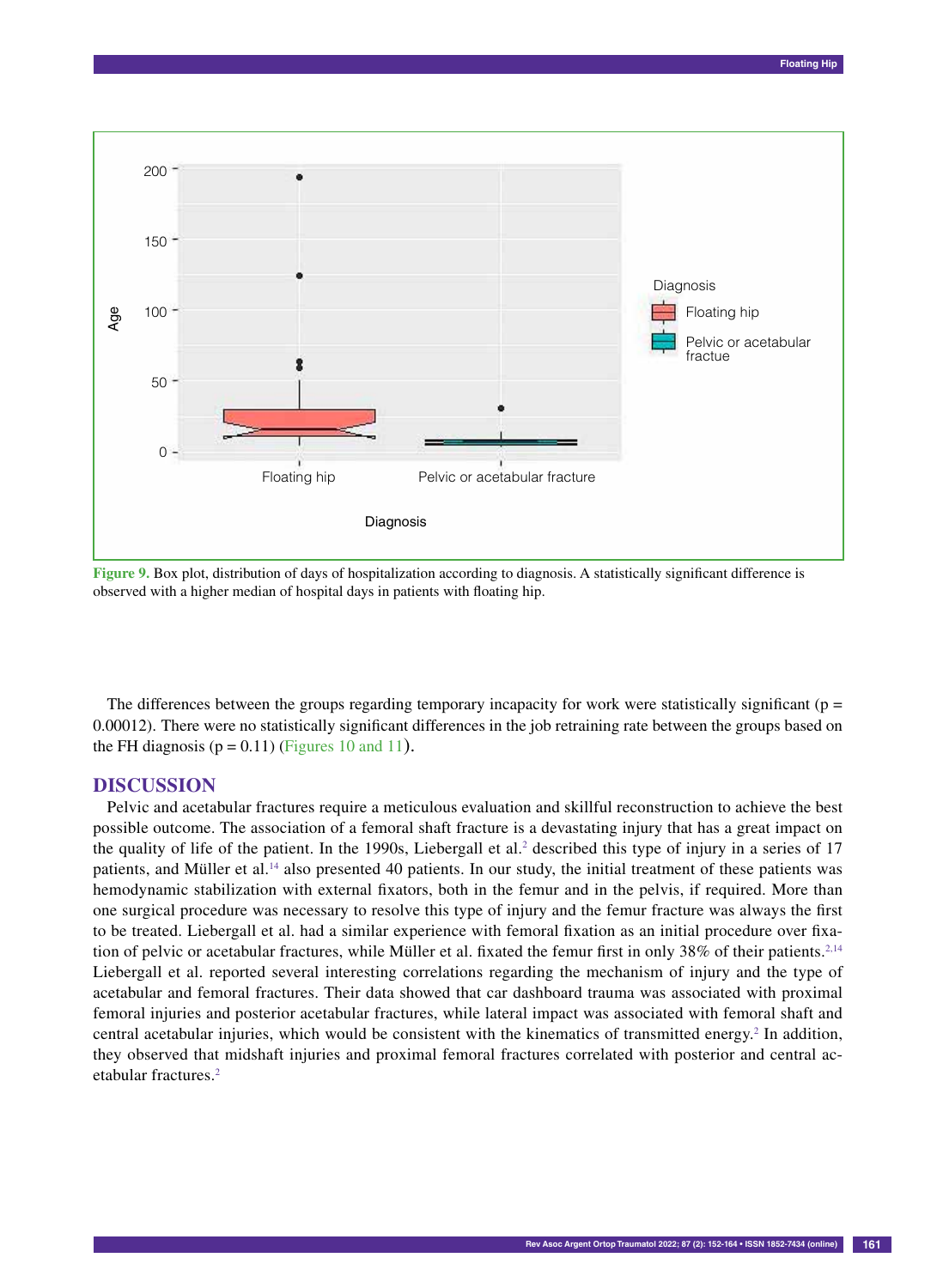

Figure 10. Box plot, distribution of days of temporary incapacity for work by group. Note that the differences were statistically significant.



**Figure 11.** Stacked bar chart, distribution of job retraining rate according to diagnosis.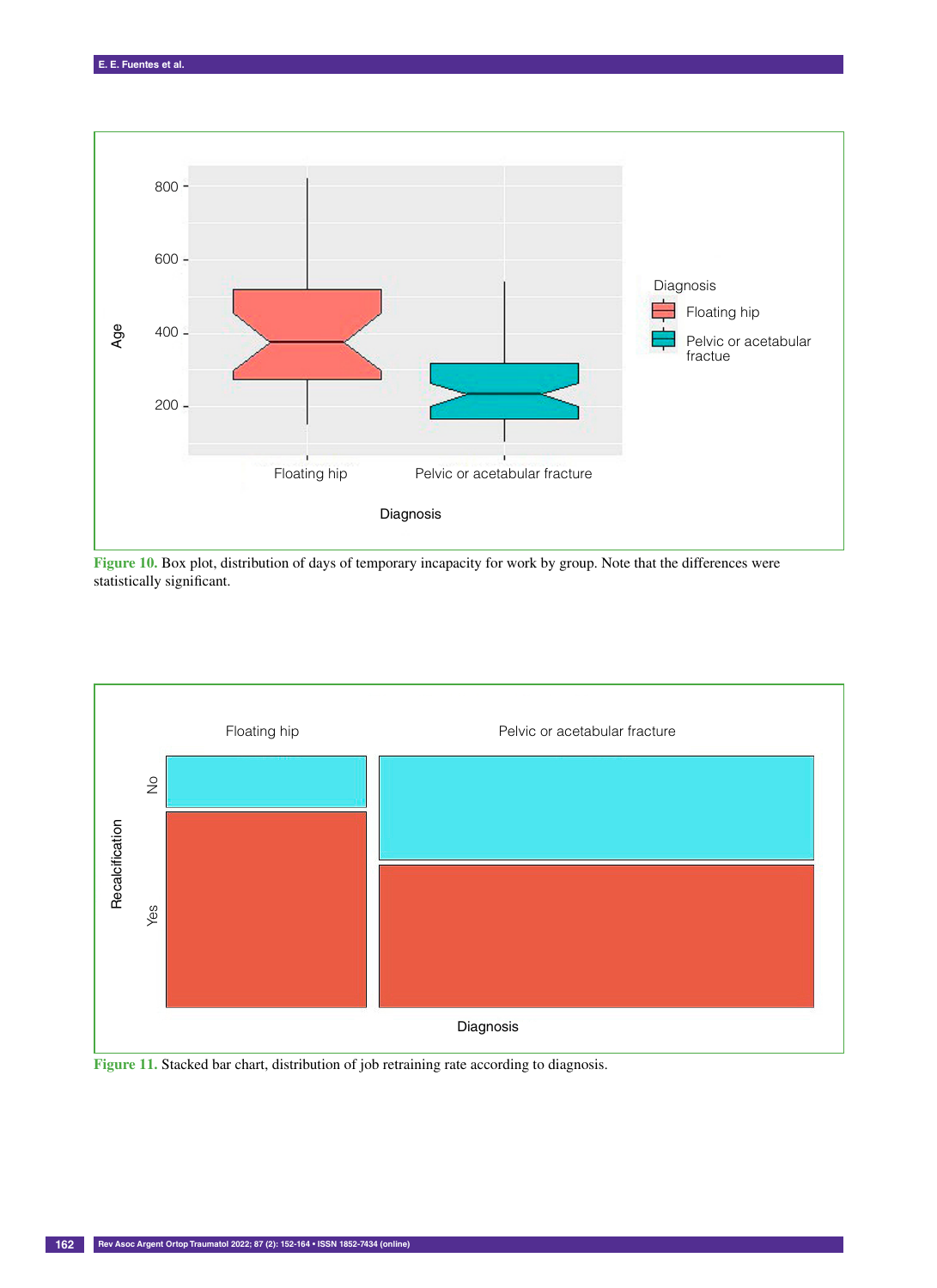Achieving the reduction and stabilization of the femur fracture as the first surgical stage allowed us to carry out a better preparation of the patient and achieve a better position on the operating table at the time of observing, reducing, and stabilizing the fracture of the pelvis or acetabulum According to the literature, the orthopedic surgeon must examine the pathophysiology of the trauma and evaluate the complexity of the injuries of each traumatized patient, considering the urgent need to wait for the definitive surgery to avoid the second inflammatory impact that surgery can produce.<sup>14,15</sup>

The results in patients with FH must be evaluated from several points of view, including the functional, physical, emotional and economic aspects.16,17 In the FH group, the rate of complications was higher. As previously published, it is worth highlighting the sciatic nerve injuries in two patients. $18,19$ 

Statistically significant differences were found regarding the length of hospitalization in both groups, which would lead us to think of an eventual possible relationship with the femoral injury when analyzing this variable. Also, non-orthopedic associated injuries that prolong hospital stay should be considered and were not analyzed in the study. We must emphasize that no published articles analyzing this item were found.

When evaluating the number of procedures performed in both groups, a statistically significant difference was found, which was greater in patients with FH. We believe that it is related to the association of other soft tissue and non-orthopedic injuries that could delay skeletal stabilization. Also, this population required more days of hospitalization.

Regarding temporary incapacity for work, the seriousness of FH was statistically demonstrated in terms of the time it took for patients with pelvic and acetabulum trauma to achieve labor reinsertion.

When analyzing the job retraining rate, no statistically significant differences were found. The job retraining rate may be related to each patient's work activity and associated non-orthopedic injuries that were not evaluated in this study. We also did not find any literature concerning this item.

Finally, regarding the blood loss recorded in the FH group during surgery, although its estimation was not the primary objective of our study, it is worth noting the lower blood loss than that reported in the original study by Liebergall et al. in 1992.<sup>2</sup> We believe that this could be due to better resuscitation techniques, the use of systematized protocols in orthopedic damage control surgery, the use of tranexamic acid in trauma surgeries, and the development of percutaneous techniques.

As for the weaknesses and limitations of our study, we can mention that it is a descriptive, retrospective study based on the analysis of medical records and images; thus, the patients could not be evaluated with any satisfaction scale, leading to an eventual bias. However, we consider that it is a significant contribution, because it provides information on an association of high-morbidity injuries, with few international publications and without precedents published in our country and the regio

# **CONCLUSION**

––––––––––––––––––

In our series, patients with FH required more surgical procedures and days of hospitalization, and temporary incapacity for work was greater, with the consequent increase in days of rehabilitation, compared to isolated fractures of the pelvis or acetabulum. No differences were found in the job retraining rate.

S. Sasaki ORCID ID: https://orcid.org/0000-0002-6897-9003

Conflict of interest: The authors declare no conflicts of interest.

S. Svarzchtein ORCID ID: https://orcid.org/0000-0003-1314-169X

G. Ricciardi ORCID ID: https://orcid.org/0000-0002-6959-9301

A. Cid Casteulani ORCID ID: https://orcid.org/0000-0001-7936-2028

R. Amadei Enghelmayer ORCID ID: https://orcid.org/0000-0002-0032-3016

M. Chiodini ORCID ID: https://orcid.org/0000-0003-2778-8072 L. Giacobbe ORCID ID: https://orcid.org/0000-0002-7523-3007